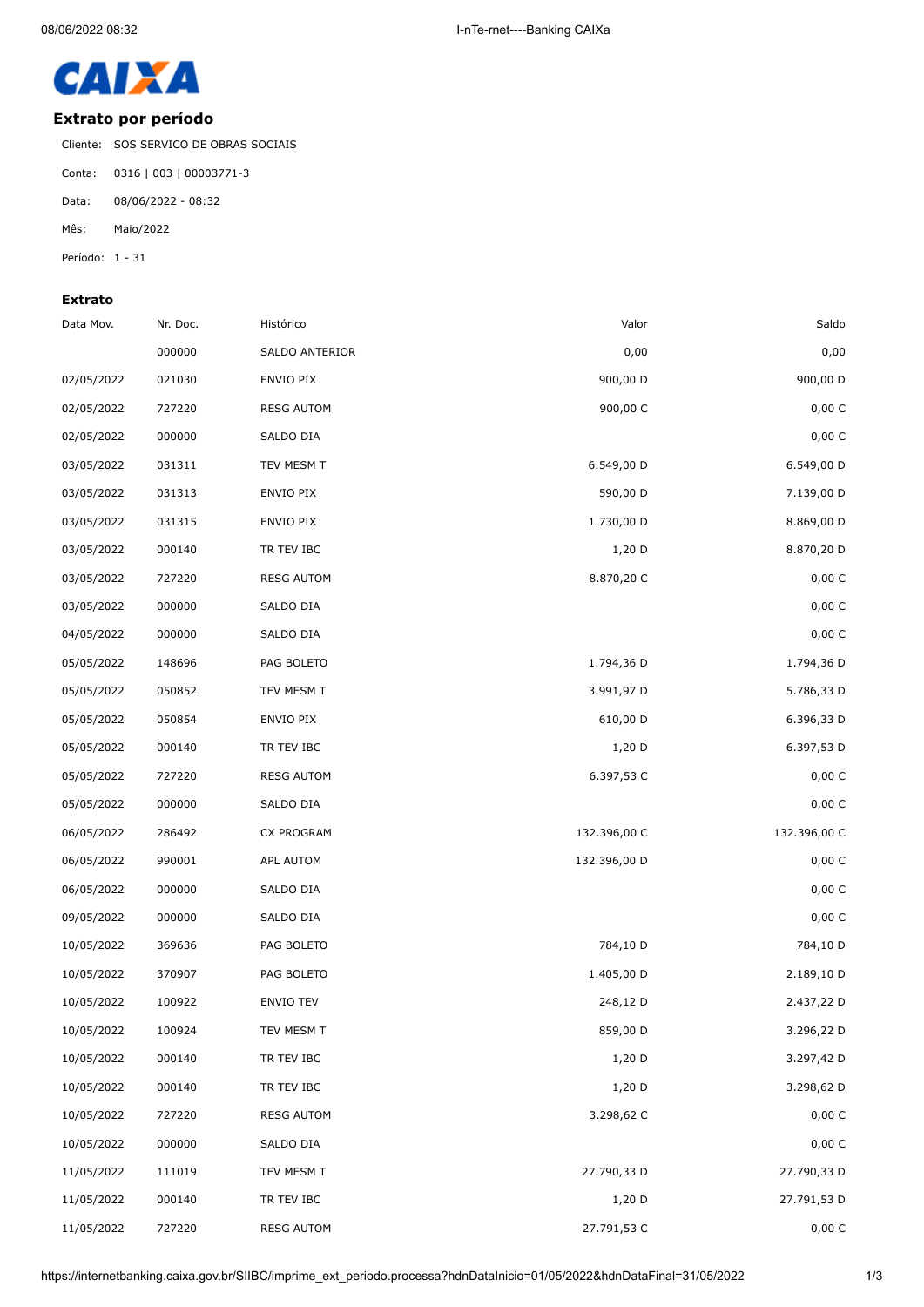| 08/06/2022 08:32 |        |                   | I-nTe-rnet----Banking CAIXa |            |
|------------------|--------|-------------------|-----------------------------|------------|
| 11/05/2022       | 000000 | SALDO DIA         |                             | 0,00 C     |
| 12/05/2022       | 129619 | PAG BOLETO        | 140,00 D                    | 140,00 D   |
| 12/05/2022       | 120959 | TEV MESM T        | 890,00 D                    | 1.030,00 D |
| 12/05/2022       | 121001 | ENVIO PIX         | 3.500,00 D                  | 4.530,00 D |
| 12/05/2022       | 121321 | TEV MESM T        | 866,19 D                    | 5.396,19 D |
| 12/05/2022       | 000140 | TR TEV IBC        | 1,20 D                      | 5.397,39 D |
| 12/05/2022       | 000140 | TR TEV IBC        | $1,20$ D                    | 5.398,59 D |
| 12/05/2022       | 727220 | <b>RESG AUTOM</b> | 5.398,59 C                  | 0,00C      |
| 12/05/2022       | 000000 | SALDO DIA         |                             | 0,00 C     |
| 13/05/2022       | 119957 | PAG BOLETO        | 1.792,33 D                  | 1.792,33 D |
| 13/05/2022       | 727220 | <b>RESG AUTOM</b> | 1.792,33 C                  | 0,00 C     |
| 13/05/2022       | 000000 | SALDO DIA         |                             | 0,00 C     |
| 16/05/2022       | 161005 | <b>ENVIO TEV</b>  | 432,60 D                    | 432,60 D   |
| 16/05/2022       | 161027 | TEV MESM T        | 710,72 D                    | 1.143,32 D |
| 16/05/2022       | 161029 | TEV MESM T        | 866,19 D                    | 2.009,51 D |
| 16/05/2022       | 000140 | TR TEV IBC        | $1,20$ D                    | 2.010,71 D |
| 16/05/2022       | 000140 | TR TEV IBC        | 1,20 D                      | 2.011,91 D |
| 16/05/2022       | 000140 | TR TEV IBC        | $1,20$ D                    | 2.013,11 D |
| 16/05/2022       | 727220 | <b>RESG AUTOM</b> | 2.013,11 C                  | 0,00 C     |
| 16/05/2022       | 000000 | SALDO DIA         |                             | 0,00C      |
| 17/05/2022       | 079997 | PAG BOLETO        | 743,60 D                    | 743,60 D   |
| 17/05/2022       | 080592 | PAG BOLETO        | 274,80 D                    | 1.018,40 D |
| 17/05/2022       | 081536 | PAG BOLETO        | 1.872,00 D                  | 2.890,40 D |
| 17/05/2022       | 874826 | PAG FONE          | 162,39 D                    | 3.052,79 D |
| 17/05/2022       | 170903 | ENVIO PIX         | 480,00 D                    | 3.532,79 D |
| 17/05/2022       | 727220 | <b>RESG AUTOM</b> | 3.532,79 C                  | 0,00 C     |
| 17/05/2022       | 000000 | SALDO DIA         |                             | 0,00C      |
| 18/05/2022       | 000000 | SALDO DIA         |                             | 0,00C      |
| 19/05/2022       | 242295 | PAG BOLETO        | 1.218,23 D                  | 1.218,23 D |
| 19/05/2022       | 727220 | <b>RESG AUTOM</b> | 1.218,23 C                  | $0,00\,$ C |
| 19/05/2022       | 000000 | SALDO DIA         |                             | 0,00C      |
| 20/05/2022       | 201425 | ENVIO PIX         | 433,50 D                    | 433,50 D   |
| 20/05/2022       | 201437 | ENVIO PIX         | 777,36 D                    | 1.210,86 D |
| 20/05/2022       | 201519 | ENVIO PIX         | 188,97 D                    | 1.399,83 D |
| 20/05/2022       | 727220 | <b>RESG AUTOM</b> | 1.399,83 C                  | 0,00 C     |
| 20/05/2022       | 000000 | SALDO DIA         |                             | 0,00C      |
| 23/05/2022       | 000000 | SALDO DIA         |                             | 0,00 C     |
| 24/05/2022       | 263636 | PAG BOLETO        | 774,00 D                    | 774,00 D   |
| 24/05/2022       | 727220 | <b>RESG AUTOM</b> | 774,00 C                    | 0,00 C     |
| 24/05/2022       | 000000 | SALDO DIA         |                             | 0,00 C     |
| 25/05/2022       | 000000 | MANUT CTA         | 49,00 D                     | 49,00 D    |
| 25/05/2022       | 727220 | <b>RESG AUTOM</b> | 49,00 C                     | 0,00 C     |
| 25/05/2022       | 000000 | SALDO DIA         |                             | 0,00 C     |